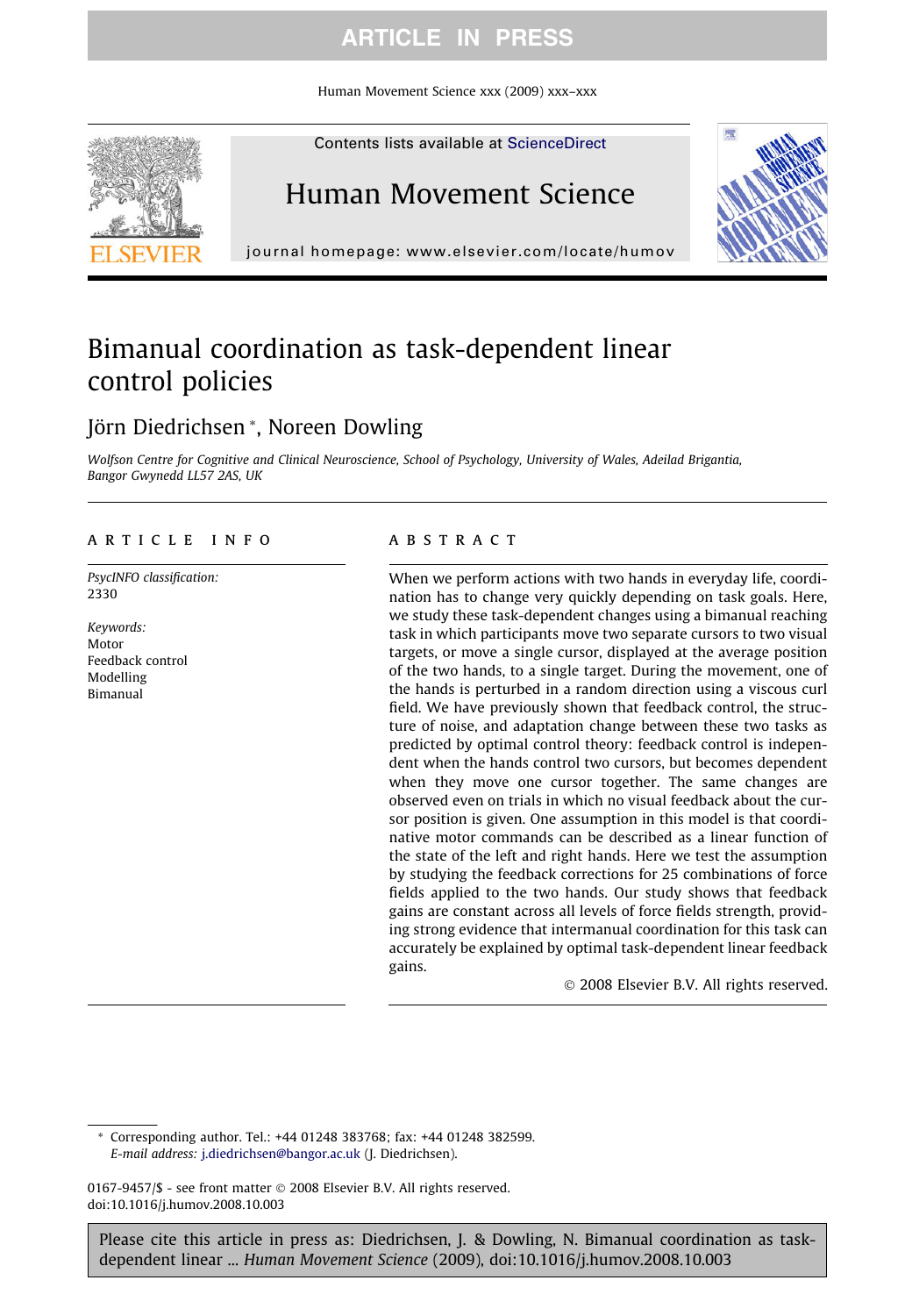#### 1. Introduction

One of the remarkable facts about bimanual coordination is that we can use our two hands to solve a wide variety of tasks. We tie our shoes, play musical instruments, applaud, open wine bottles, and wash the dishes. The coordination requirements between the two hands in these situations are quite different. During applauding, simple mirror symmetric movements are appropriate. When playing an instrument we have to coordinate the two hands in time, yet often make spatially highly asymmetric movements. When manipulating a single object with two hands, each hand needs to take into account the forces that are exerted by the other hand to maintain object stability. How can such flexibility in control be achieved? How does feedforward and feedback control change under different task constraints? We have recently suggested the application of optimal control theory to analyze such task-dependent changes ([Diedrichsen, 2007\)](#page-12-0).

Optimal control theory ([Todorov, 2007; Todorov & Jordan, 2002\)](#page-12-0) provides a general and flexible framework to understand motor control (Fig. 1). A plant (the body, the two hands, etc.) that is represented with a collection of state variables (vector  $x$ ) can be controlled with a vector of motor commands (u). Some aspects of the state can be experienced through sensory feedback (y), however, only with a certain time delay and noise. Therefore, it is beneficial for the system to predict the state of the plant using a forward model [\(Wolpert, Ghahramani, & Jordan, 1995\)](#page-13-0), and to integrate this prediction continuously with the sensory inflow to arrive at a good estimate of the system state. A control policy then computes the new motor commands based on such state estimate. In this framework, there is no qualitative difference between feedforward and feedback control. In both cases the control policy specifies the motor commands based on a state estimate, which can be determined to varying degree by sensory signals or internal predictions.

The system is optimal in two respects. First, it optimally combines new sensory information with a forward model prediction, weighting each of these information sources at every time step by the inverse of their variances ([Vaziri, Diedrichsen, & Shadmehr, 2006\)](#page-13-0), therefore acting like a Kalman filter ([Wolpert et al., 1995](#page-13-0)). Optimality is here defined in terms of the quality of the estimator. Second, the control policy is defined to be optimal in respect to a certain cost function, which may include kinematic measure ([Flash & Sejnowski, 2001\)](#page-12-0), or endpoint variance [\(Harris & Wolpert, 1998](#page-12-0)). These cost functions are thought to be minimized in the course of evolution and/or individual learning history. The approach is in some respects non-falsifiable: for every behavior we can find a cost function, for which this behavior is optimal. However, the approach gains predictive power if we can explain complex behaviors as being the optimal solution for simple cost functions that reflect objective constraints



Fig. 1. Control architecture of optimal control theory. The controlled system is described by a vector of state variables x. The brain receives noisy and delayed sensory information y, which is integrated with the prediction from a forward model to arrive at the best concurrent estimate of the state of the plant  $\hat{x}$ . The control policy is a rule of how to generate motor commands **u** based on this state estimate.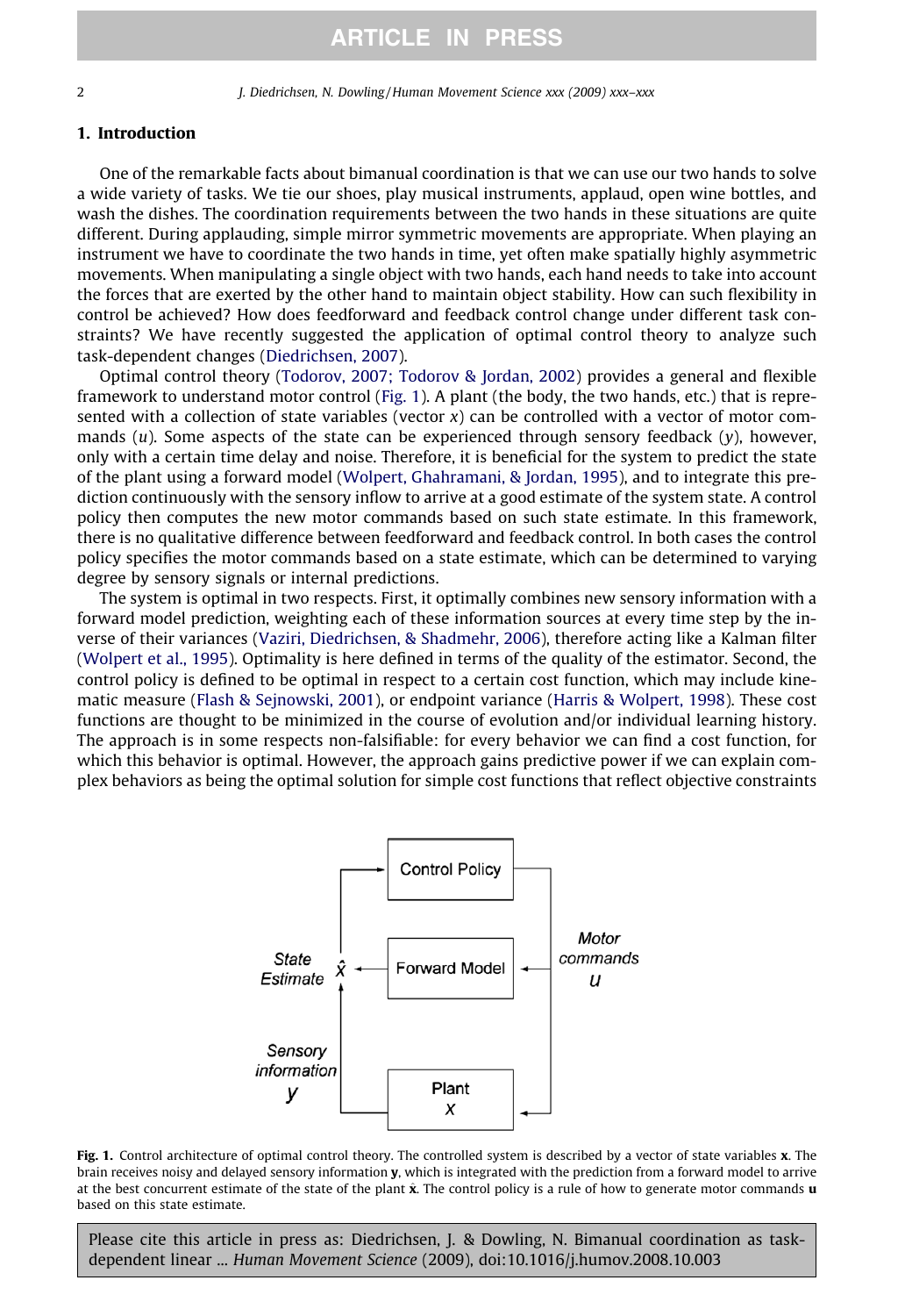<span id="page-2-0"></span>of the body and the environment. In this case we can derive testable predictions from optimal control theory.

We have recently ([Diedrichsen, 2007\)](#page-12-0) used a bimanual reaching task to test whether this approach can be fruitfully applied to the problem of bimanual coordination. In this experiment participants hold on to a robotic device with each hand and view visual feedback on a screen. In the two-cursor task (Fig. 2A), two cursors are displayed indicating the position of the two hands. Two targets appear and participants are required to move the cursors as fast and as accurately as possible to these target locations. In a second condition (Fig. 2D) only one cursor is presented at the spatial midpoint between the two hands and has to be moved to a single target. Participants can therefore reach exactly as in the two-cursor condition. However, because only the position of the cursor but not the individual locations of the hands is task-relevant, this tasks has an additional degree of freedom.

We can capture the behavior of the participants in the two-cursor task using a simple cost function  $(J).$ 

$$
J = \sum_{t=1}^{T} w_{p,t} (||p_{L,t} - g_L||^2 + ||p_{R,t} - g_R||^2) + w_{v,t} (v_{L,t}^2 + v_{R,t}^2) + w_u (u_{L,t}^2 + u_{R,t}^2)
$$
(1)

The first term of the cost function reflects the requirement to minimize the distance between the left and right hand  $p_L$  and  $p_R$  and their respective targets  $g_L$  and  $g_R$ . The second term forces the system to stop at the target, i.e., reach zero velocity  $(v)$ . The weights for these terms increase exponentially



Fig. 2. Simulations and results from [Diedrichsen \(2007\)](#page-12-0). In the two-cursor task (A) participants reached for two targets with two cursors. In the one-cursor task (D) they reached with one cursor towards one target. One of the hands was perturbed using a velocity-dependent force field to the left (-4, dark gray) or to the right (+4, light gray). Optimal control predicts independent feedback control for the two-cursor task (B) but dependent feedback correction when using one cursor (E). Average movement trajectories (C,F) confirm these predictions.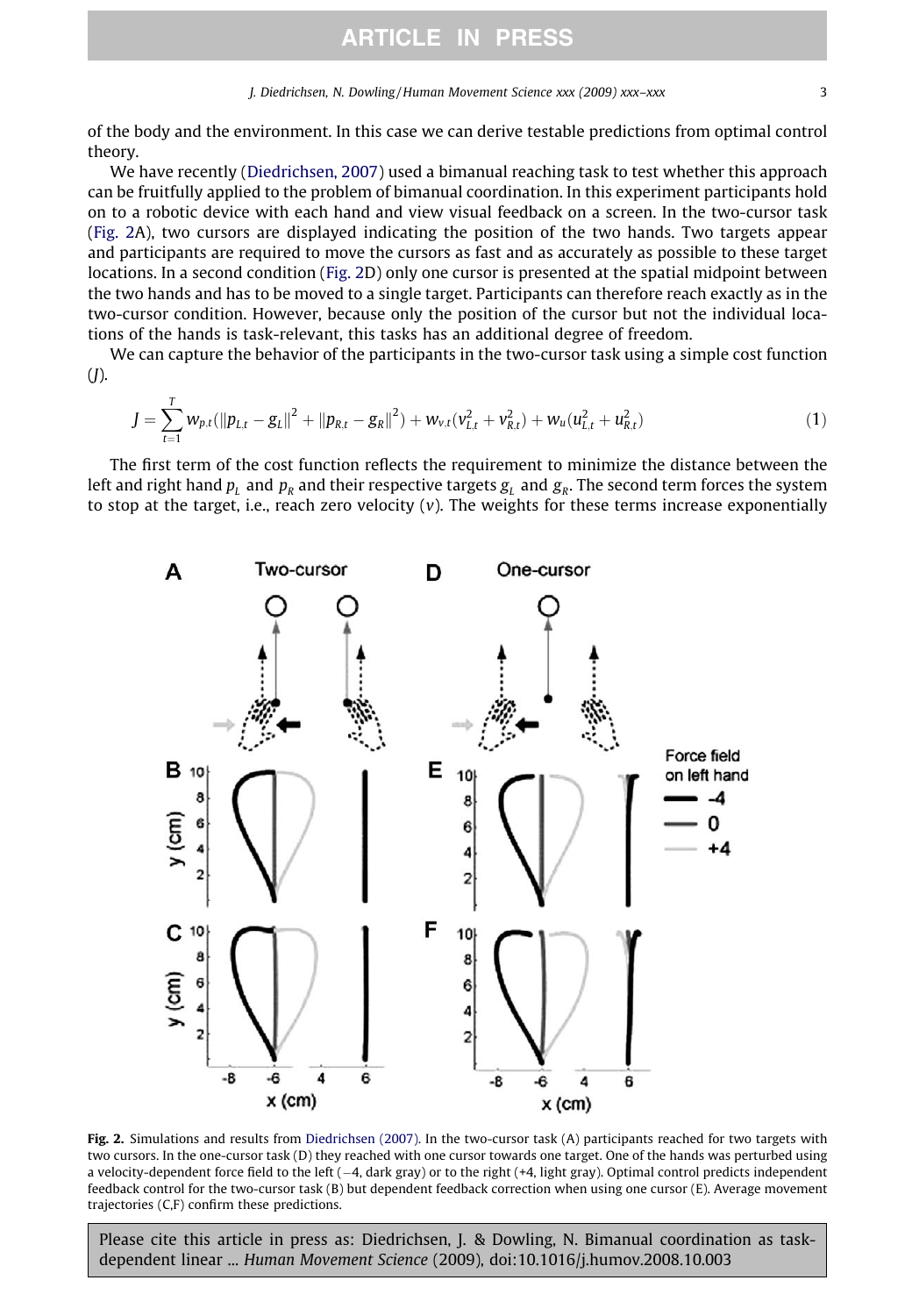<span id="page-3-0"></span>over the movement time, rather than increasing with a step-function. In such a way, movement time can be treated as a soft constraint and speed-accuracy tradeoffs can be modeled. The last term of the cost function is the sum of the squared motor commands  $(u)$ , weighted evenly across the time of movement. This term minimizes the expended energy and signal-dependent noise [\(Harris & Wolpert,](#page-12-0) [1998; Todorov, 2005\)](#page-12-0) during the movement.

To derive testable predictions from optimal control theory, we needed to generate a reasonably realistic model of the arm movements. We started from a locally linear approximation to a suitable model of the human arm ([Shadmehr & Mussa-Ivaldi, 1994; Todorov, 2005\)](#page-12-0), and computed the control policy that minimizes Eq. [\(1\),](#page-2-0) which can be expressed as a linear feedback rule with time-varying gains, i.e.,  $u_t = -l_t\hat{x}_t$ . By applying control gains L to this system, we arrived at predictions for the optimal kinematic trajectories of both hands (for details, see Methods). The weights of the cost functions were then estimated to match the movement speed and the slightly asymmetric velocity profile of participants during the two-cursor task. In the experiment, we also applied a viscous curl field to one of the arms, which led to a lateral deviation of the arm trajectory and a subsequent correction. To capture the fast initial reactions of the arm to the perturbation, arising from passive muscle stiffness and spinal reflexes, we added a spring-like stiffness of the arm to the model, and estimated the stiffness parameter to match the observed lateral velocity profile. Using this model, the predicted trajectory of the arm perturbed by the force field [\(Fig. 2B](#page-2-0)) matches closely the averaged observed trajectory [\(Fig. 2](#page-2-0)C).

Up to this point we have used the cost function approach only to fit the behavior of the participants. Now, however, we can start to test predictions arising from this model. First, the control policy for the two-cursor task is block-diagonal, i.e, the commands to the left hand  $u_i$  only depend on the estimated state of the left hand  $\hat{x}_L$ , but are independent of the state of the right hand.

$$
\begin{bmatrix} u_L \\ u_R \end{bmatrix}_t = - \begin{bmatrix} L_{LL} & 0 \\ 0 & L_{RR} \end{bmatrix}_t \begin{bmatrix} \hat{\chi}_L \\ \hat{\chi}_R \end{bmatrix}_t \tag{2}
$$

This predicts that feedback control of the two hands is independent, i.e., only the hand that was perturbed by a force field should show a feedback correction, but not the other hand ([Fig. 2](#page-2-0)B). The data show that this is indeed the case; for the two-cursor condition feedback control is independent ([Fig. 2](#page-2-0)E).

Second, we can predict the behavior in the one-cursor task. To do this, we use the same system and cost function parameters as for the two cursor task. The only change is that the cost function now reflects the new task requirement: to bring one single cursor to a single target, rather than two cursors into separate targets.

$$
J = \sum_{t=1}^{T} 2w_{p,t} \left| \left| \frac{p_{L,t} + p_{R,t}}{2} - g \right| \right|^2 + w_{v,t}(v_{L,t}^2 + v_{R,t}^2) + w_u(u_{L,t}^2 + u_{R,t}^2)
$$
 (3)

The cost function predicts that when one hand is perturbed both hands are responding with corrections in the same spatial direction. This behavior arises from the shape of the optimal control policy, which now contains off-diagonal nonzero terms:

$$
\begin{bmatrix} u_L \\ u_R \end{bmatrix}_t = - \begin{bmatrix} L_{LL} & L_{LR} \\ L_{RL} & L_{RR} \end{bmatrix}_t \begin{bmatrix} \hat{\mathbf{x}}_L \\ \hat{\mathbf{x}}_R \end{bmatrix}_t \tag{4}
$$

The matrices  $L_{LR}$  and  $L_{RL}$  determine the amount and direction of the coordination between the two hands. Why would this coordinative control policy (Eq. (4)) be better than the independent control policy (Eq. (2))? The latter clearly also constitutes a satisfactory solution for the one-cursor task. However, a coordinative strategy is optimal under the cost function of the one-cursor task (Eq. (3)), because it distributes the motor corrections across the two hands, minimizing the term  $u_{L,t}^2+u_{R,t}^2.$  The exact distribution of the online correction to the two hands is mostly determined by the stiffness of the arm, which we have estimated from perturbed trials in the two-cursor condition. Based on this estimate, the predicted and observed amount of bilateral correction matches well ([Figs. 2](#page-2-0)E, F). Importantly, the corrective response was unchanged when visual feedback of the cursor was withdrawn during the course of a whole trial. Thus, the task-dependent coordination did not depend on the visual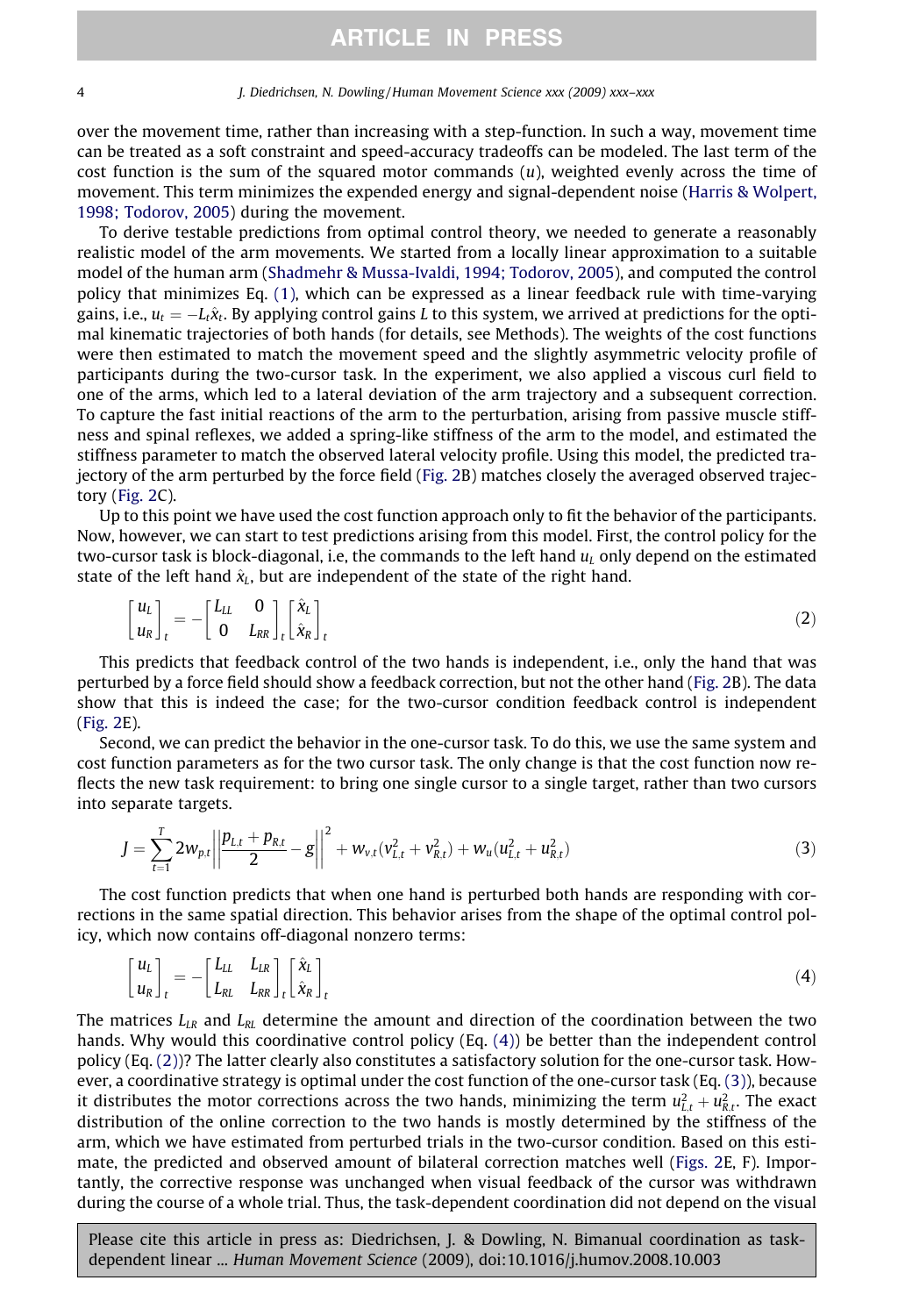feedback, but rather on an internal estimate of the position of the cursor based on proprioceptive feedback from both hands.

The proposed model predicts accurately another important feature of coordinative movements. It is often observed that the variability of multiple effectors is structured in a task-dependent fashion; variability is minimized along the task-relevant dimensions, but allowed to accumulate along task-irrelevant dimensions. This characteristic has been termed the minimum-intervention principle [\(Braun &](#page-12-0) [Wolpert, 2007; Todorov & Jordan, 2002\)](#page-12-0) or the uncontrolled manifold hypothesis ([Domkin, Laczko,](#page-12-0) [Jaric, Johansson, & Latash, 2002; Latash, Li, & Zatsiorsky, 1998; Latash, Scholz, & Schöner, 2002](#page-12-0)). In the one-cursor task, the system has an additional degree of freedom, given by the fact that the end position of the hands is not task-relevant, as long as the cursor is close to the target. As predicted, in unperturbed trials in the one-cursor task, participants show a negative correlation between the  $x$  position of the movement endpoints. In the two-cursor task this correlation is absent ([Fig. 2,](#page-2-0) [Diedrichsen,](#page-12-0)  $2007$ ).<sup>1</sup> This task-dependent shift in variability is naturally predicted by the optimal control model. When we simulate the model using optimal control policies (Eq.  $(2)$  or Eq.  $(4)$ ) with the parameters used to explain movement corrections in the force field and add signal-dependent noise to the motor commands (the noise sources being independent for each hand), the model accurately predicts the task-dependent co-variance structure of the movement endpoints. The behavior arises naturally from the coordinative feedback policy, this time not reacting to external force fields but to small internal errors.

In this article we test a further prediction of the suggested optimal control model of coordination [\(Diedrichsen, 2007](#page-12-0)), namely that the feedback gains are linear. In Eq. [\(4\),](#page-3-0) the motor commands to the left hand are calculated as the sum of two functions, one depending on the state of the left hand, one depending on the state of the right hand. Thus, when we perturb the right hand in the same direction as the left hand, we should observe stronger feedback corrections than when both hands are perturbed in opposite directions. More precisely, the influence of a force field applied to the right hand onto the correction of the left hand should be the same, no matter what force field is presented to the left hand.

The prediction of linear feedback gains arises from a number of modeling decisions taken to make the optimal control problem mathematically tractable. First, we used a linear approximation to a nonlinear arm system, motivated by the fact that the arm is indeed fairly linear over the course of a 10 cm movement. Second, we posited that participants were trying to minimize the squared difference between target and cursor, which in turn is a linear function of the positions of the hands. Are these assumptions reasonable? Alternatively, the arms may be coordinated in a non-linear fashion, with different feedback gains for when the hands are perturbed in the same or opposite directions.

To test the prediction of linear feedback gains, we applied 25 combinations of force fields with five levels to each hand under the two- and one-cursor condition. We estimated cost function and model parameters from the data in the two-cursor task and then predicted quantitatively the distribution of corrections across the two hands in the one-cursor task.

### 2. Method

#### 2.1. Participants

Eleven participants (5 female, 6 male) volunteered for the experiment. All were right-handed with a mean age of 23 years (SD = 3.4). All experimental procedures were approved by the ethics committee of the School of Psychology at Bangor University.

#### 2.2. Apparatus and stimuli

Participants were seated in front of the apparatus while holding on to a robotic device with each hand (Phantom 3.0, SensAble Technologies). Movements were performed in the natural reaching space in an upward-forward direction, involving shoulder and elbow movements, with the elbow

This task-dependent difference in correlation also appears in the y direction ( $r = .35$  in the two- and  $r = -.23$  in the one-cursor task). Here all correlations are offset by a constant positive amount, resulting from common variability of the initial motor commands.

Please cite this article in press as: Diedrichsen, J. & Dowling, N. Bimanual coordination as taskdependent linear ... Human Movement Science (2009), doi:10.1016/j.humov.2008.10.003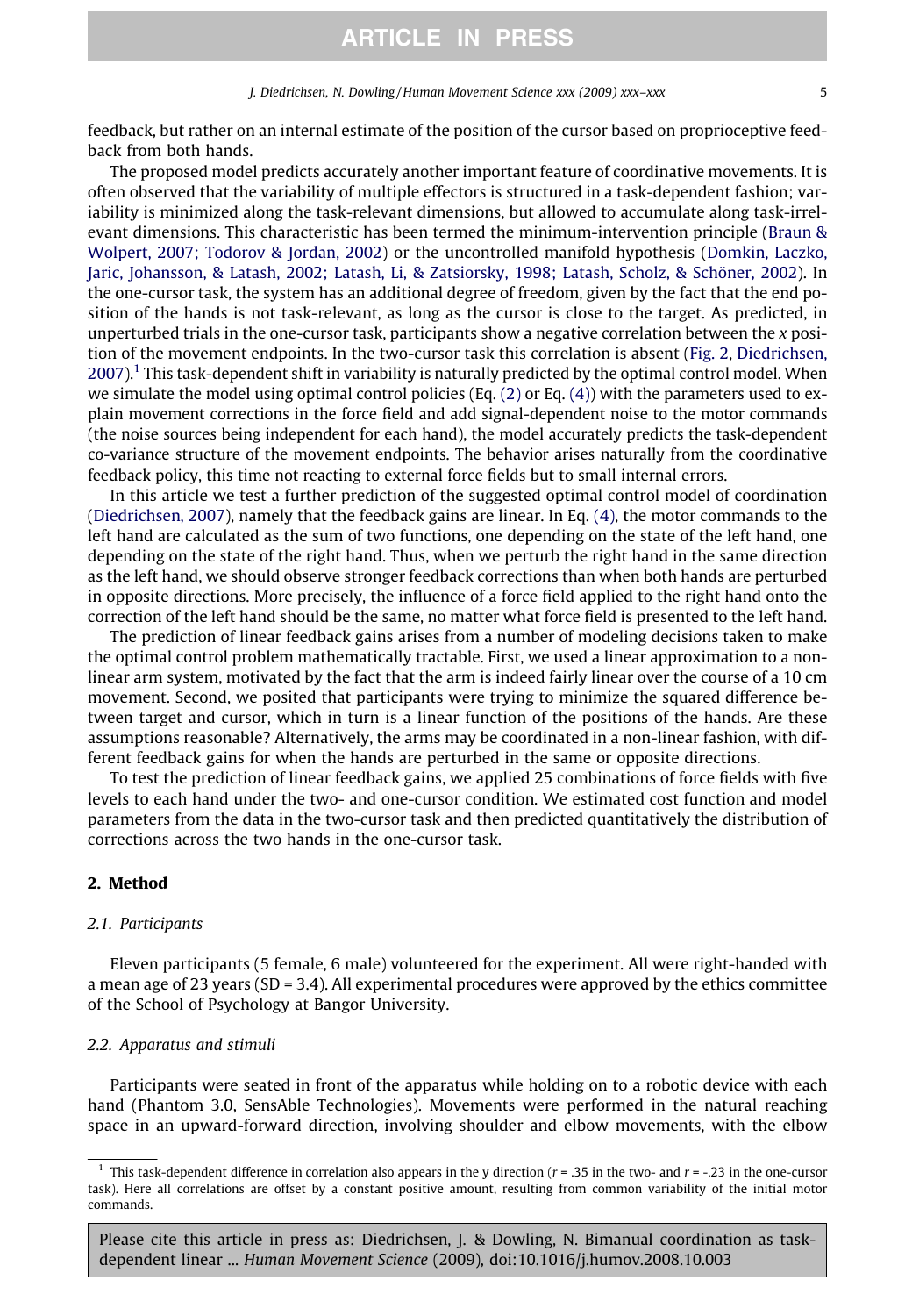pointing downwards. A simulated spring (150 N/m) restricted the movements to a fronto-parallel plane, 20° from vertical. A horizontal crossbar stabilized the upper body and minimized interaction torques between left and right arm movements. Participants used a chin rest for head stabilization. Using two mirrors mounted at  $90^\circ$  to each other, participants viewed one monitor with the left and one monitor with the right eye. This stereoscopic display was calibrated with the robotic devices, such that stimuli could be displayed at their veridical 3D locations. Cursors and targets were displayed as 8 mm spheres.

#### 2.3. Procedures

To start a trial, participants moved the two cursors into the starting spheres, displayed 6 cm to the left and right of the body midline at breast height. In the two-cursor condition, two targets were presented 10 cm in forward-upward direction above the starting spheres. Participants were instructed to reach to the targets by moving both hands rapidly upwards. In the one-cursor condition, a single target was presented at body midline, and a single cursor was presented at the spatial average position of the two hands. A movement started when the hand reached a speed of 3 cm/s and ended when the speed fell below 1.5 cm/s for 30 ms. Movement times of less than 700 ms with a movement endpoint less than 5 mm from the target position were awarded one point.

Participants performed one session in the one-cursor condition and one session in the two-cursor condition. Sessions were separated by at least one day, and the order was counterbalanced between participants. Each session consisted of 10 blocks of 50 trials. The first block was a training block with only unperturbed trials, followed by 9 blocks with random force fields applied to each hand. During these force field trials the robotic arm produced a sideways force that was proportional to the upward velocity on the movement plane with a proportionality constant of  $-4$ ,  $-2$ , 0, 2, or 4 Ns/m. Each of the 25 combinations of right and left force fields was presented two times during each block. For the last 8 blocks of each session, visual feedback of the cursor was withdrawn between the start and end of the movement on half the trials. The trials were randomly chosen, such that participants did not know until after the movement started whether they would receive visual feedback or not.

Optimal control model. The model used was identical to that used in previous work ([Diedrichsen,](#page-12-0) [2007\)](#page-12-0). The optimal control problem was made tractable by using a local linear approximation to a two-joint arm ([Shadmehr & Mussa-Ivaldi, 1994](#page-12-0)). In the model a vector of 10 variables captures the state of each hand. The state vector is composed of the x and y Euclidian coordinates of position  $(p)$ , velocity  $(v)$ , and force  $(f)$ , muscle activation  $(h)$ , and target position  $(g)$ . The kinematics are modeled with

$$
p_{t+1} = p_t + \Delta t v_t
$$
  
\n
$$
v_{t+1} = v_t + \frac{\Delta t}{I} (f_t - kp_t)
$$
\n(5)

where  $\Delta t$  is the size of the discrete time step, t the current time step, and I is the inertia of the arm at the endpoint (0.5 kg). To account for the natural stiffness of the arm against the force field perturbations resulting from muscle properties and low-level reflexes, we added a spring-like stiffness with a spring constant of  $k = 104$  N/m for the x direction. The spring constant was estimated to match the size of the feedback corrections in the two-cursor task.

We simulated the delay in the muscles by using two-coupled first-order low-pass filters with time constants  $\tau_1 = \tau_2 = 40$  ms [\(Todorov, 2005](#page-12-0)) that related the force (f) to the motor command u. Thus, the produced force is a low-pass filtered version of the motor command u.

$$
f_{t+1} = f_t + \Delta t / \tau_2 (h_t - f_t) h_{t+1} = h_t + \Delta t / \tau_1 (u_t - h_t)
$$
\n(6)

To simulate sensory delay, we expanded the state-space with a series of four coupled first-order filters for the sensed position, velocity and force.

$$
x_{t+1}^{(j)} = x_t^{(j)} + \Delta t / \tau_s (x_t^{(j-1)} - x_t^{(j)}), \text{ with } j = 1, ..., 4.
$$
 (7)

The current state of the system is  $x^{(0)}$ , and the state that can be sensed is  $x^{(4)}$ , where x is used as a placeholder for p, v, or f. The time constant for each filter was  $\tau_s$  = 15 ms.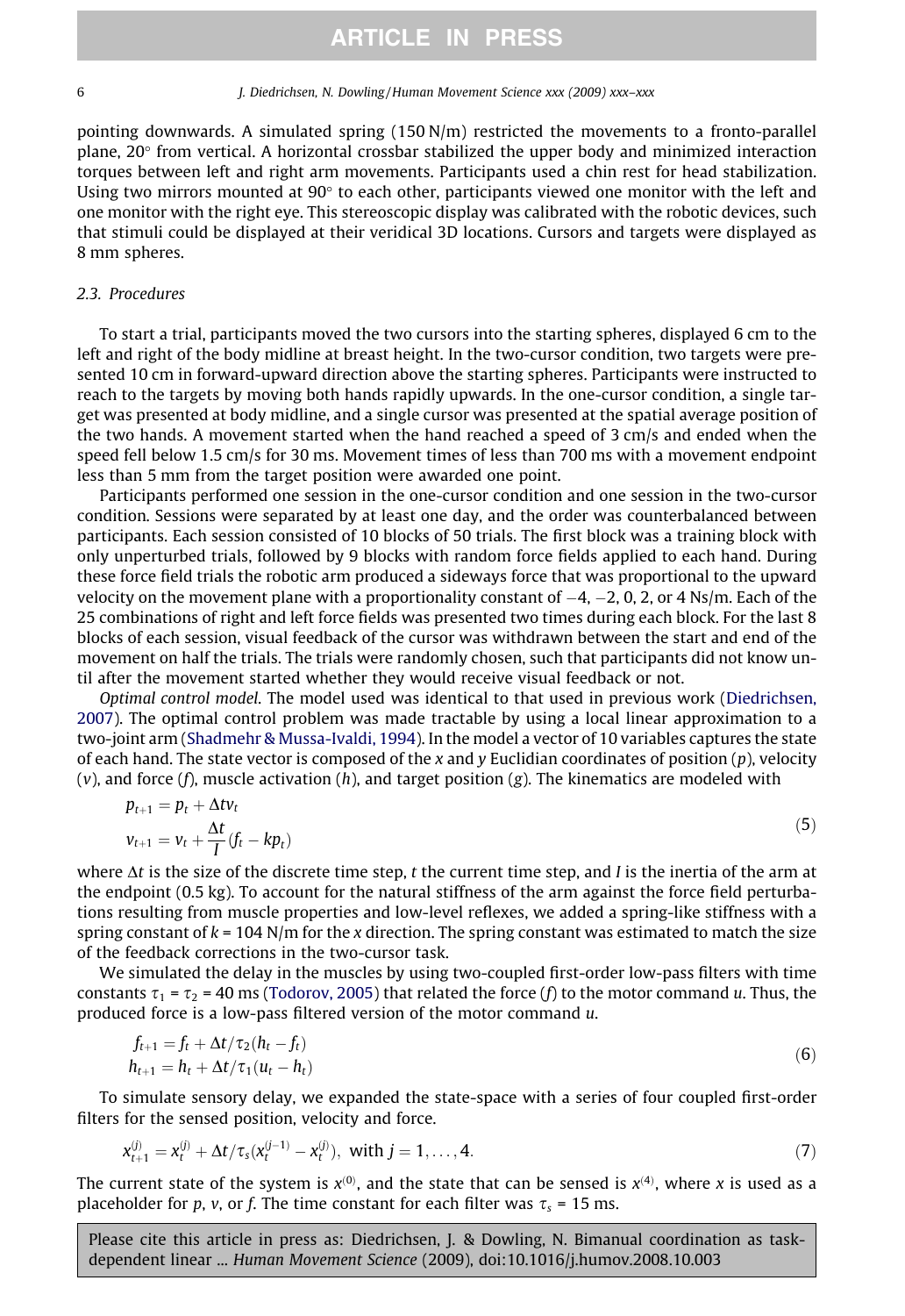J. Diedrichsen, N. Dowling / Human Movement Science xxx (2009) xxx–xxx 7

In summary, the state vector for each hand consisted of:

$$
\mathbf{x}_{t} = \begin{bmatrix} p_{t}^{(0)} & v_{t}^{(0)} & f_{t}^{(0)} & h_{t} & g & p_{t}^{(1)} & v_{t}^{(1)} & f_{t}^{(1)} & \dots & p_{t}^{(4)} & v_{t}^{(4)} & f_{t}^{(4)} \end{bmatrix}^{T}
$$
(8)

And the sensed state is

$$
\mathbf{y}_t = \begin{bmatrix} p_t^{(4)} & v_t^{(4)} & f_t^{(4)} \end{bmatrix} \tag{9}
$$

As [Todorov \(2005\),](#page-12-0) we calculated the Kalman gain of the system assuming sensory noise with zeromean Gaussian distribution and standard deviations of 0.02 m, 0.2 m/s, and 1 N for p, v, and f, respectively.

By defining the appropriate matrices, the whole time-discrete system can be written as

$$
\begin{bmatrix} \mathbf{x}_{L} \\ \mathbf{x}_{R} \end{bmatrix}_{t+1} = \mathbf{A} \begin{bmatrix} \mathbf{x}_{L} \\ \mathbf{x}_{R} \end{bmatrix}_{t} + \mathbf{B} \begin{bmatrix} \mathbf{u}_{L} \\ \mathbf{u}_{R} \end{bmatrix}_{t} \begin{bmatrix} \mathbf{y}_{L} \\ \mathbf{y}_{R} \end{bmatrix}_{t+1} = \mathbf{H} \begin{bmatrix} \mathbf{x}_{L} \\ \mathbf{x}_{R} \end{bmatrix}_{t}
$$
(10)

A, B and H are ''block-diagonal", i.e., there is no physical coupling between the left hand and the right hand.

From this linear system description, the quadratic cost functions (Eq. [\(1\)](#page-2-0) or Eq. [\(3\)\)](#page-3-0), and the assumption of Gaussian noise, we can derive the optimal control gains  $\mathbf{L}_t$  using the Riccati equations [\(Todorov, 2007](#page-12-0)). This computation is performed by starting at the end of the movement and iteratively moving backwards in time. We then simulated the reaction of the system under the optimal control policy, while the force field combinations from the experiment were applied to the left and the right hand. The amount of feedback correction was computed on the simulated data as on the experimental data.

#### 3. Results

Before comparing the feedback corrections in the one-cursor task with the model predictions, we need to ascertain another prediction of the optimal control model: the average movement parameters of unperturbed movements under the one- and two-cursor condition should be approximately the same.

#### 3.1. Movement times, accuracy, and temporal coupling

Congruent with this prediction, movement times were on average 740 ms, with no significant differences between the one- and two-cursor conditions,  $t(10)$  =  $-0.584$ , p > .5. The mean distance of the cursor  $(s)$  from the spatial target  $(s)$  in the end of the movement was 7 mm for the one-cursor task and 7.2 mm for the two-cursor task, again not significantly different,  $t(10) = 0.412$ ,  $p = .688$ . In the two-cursor task the right hand was significantly more accurate (6.6 mm) than the left hand (7.04 mm),  $t(10) = 5.23$ ,  $p < .001$ .

Movement times were approximately 40 ms longer (721 ms vs. 760 ms) when visual feedback was provided during that trial, and visual feedback improved the endpoint accuracy from 8.5 mm to 5.7 mm,  $t(10) = 5.48$ ,  $p < .001$ , and these effects did not interact with cursor condition.

The movements of the two hands showed tight temporal coupling. The average interval between the movement start of the left and right hand was close to zero, with an average SD of 19 ms. Again, there was no difference in this measure between the one- and two-cursor condition,  $t(10) = .873$ ,  $p = .40$ . Thus, the basic kinematic parameters of the average movements were, as predicted, very similar across the two task conditions.

#### 3.2. Task-dependency of feedback corrections

We now turn to the analysis of how the two hands corrected for initial errors induced by velocitydependent force fields applied to either hand. [Fig. 3](#page-7-0) presents average trajectories for 9 of the 25 force field combinations. In the two-cursor task the left correction was basically independent of the force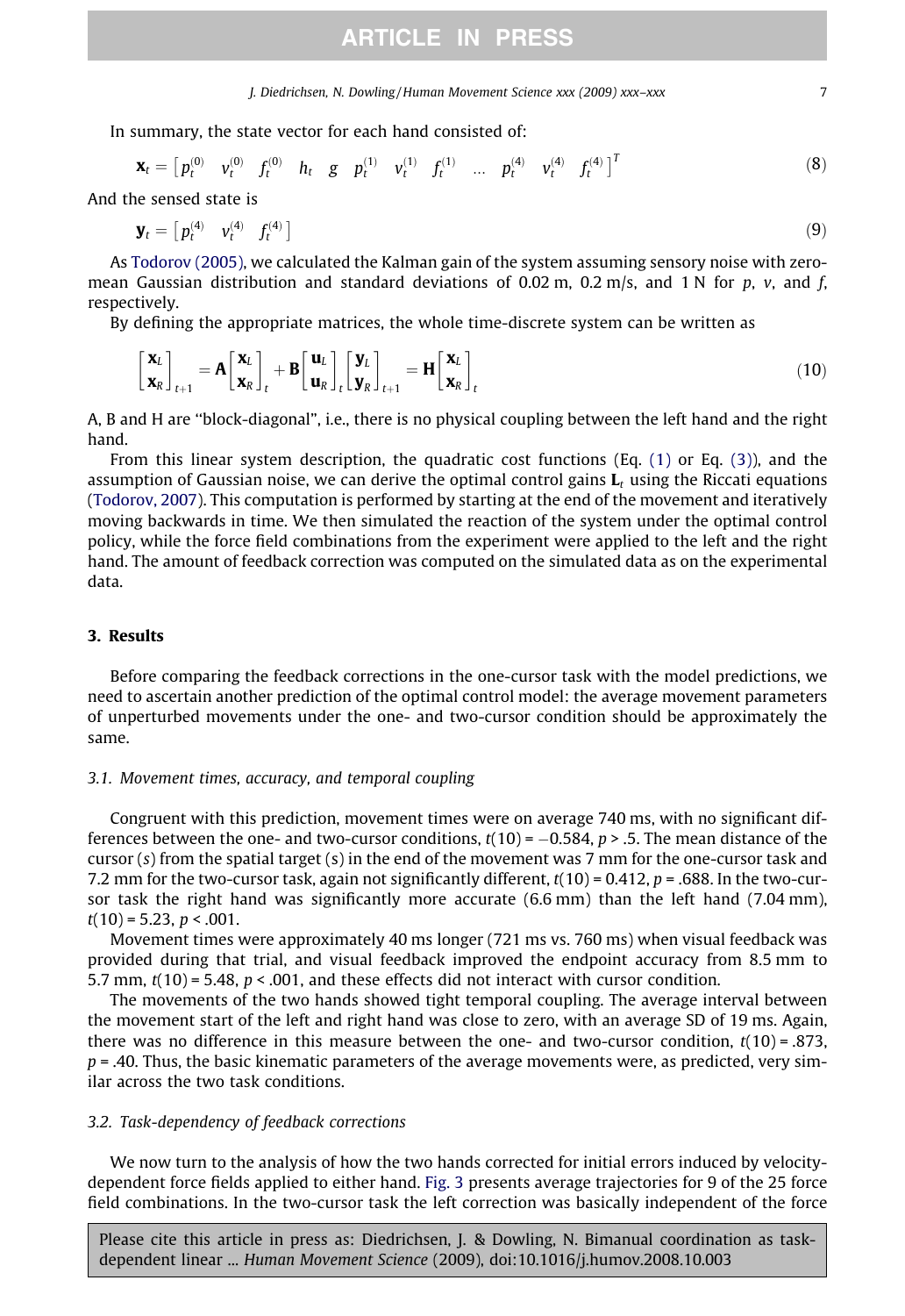<span id="page-7-0"></span>



Fig. 3. Movement traces of the left and right hand, averaged across participants. Displayed are trials that had a particular level of force field applied to the left hand (columns), while a force field of -4 Ns/m (dark gray), 0 Ns/m (medium gray), or 4 Ns/m (light gray) was applied to the right hand. For each movement we calculated the initial movement error as the angular deviation from a straight-ahead movement  $(\alpha)$ , as well as the amount of angular correction  $(c)$ .

field on the right hand. In the one-cursor task, however, the corrective movement of the left hand depended on the force field presented to the right hand.

For each hand and trial, we computed the initial movement direction  $(\alpha)$  and the difference between initial and final movement direction (c). This measure of the online correction is displayed in [Fig. 4](#page-8-0) for the one- and two-cursor conditions for feedback and non-feedback trials, averaged across the hands. For the two-cursor condition this confirmed the prediction that the correction performed by each hand is largely independent of the force field applied to the other hand. From the data from the two-cursor condition we estimated an arm stiffness of 104 N/m to optimally match the size of the lateral perturbation caused by each force field. The resulting fit for the corrections is displayed in dashed lines.

We then predicted the amount of bilateral corrections for the one-cursor condition by exchanging the cost function for the task (Eq.  $(3)$  instead of Eq.  $(1)$ ). All other model parameters were kept exactly identical. The model predicts that in the one-cursor condition, the correction of each hand is influenced by the force field applied to the other hand (dashed lines). The data clearly conforms to this prediction. To test this further we expressed the correction of each hand as a function of the initial direction error on the own and the other hand on that trial.

$$
\begin{bmatrix} c_L \\ c_R \end{bmatrix}_n = \begin{bmatrix} C_L & C_{LR} \\ C_{RL} & C_R \end{bmatrix} \begin{bmatrix} \alpha_L \\ \alpha_R \end{bmatrix}_n \tag{11}
$$

The correction rate  $C_L$  and  $C_R$  are within-hand correction rates and  $C_{LR}$  and  $C_{RL}$  are between-hand correction rates. A correction rate of 1 means that a hand corrects fully for the initial error, a correction rate of 0 implies that the correction was independent of the initial error.

[Fig. 5](#page-8-0) shows the correction rate for trials with and without visual feedback, and the left and the right hand. As can be seen, within-hand correction rates dropped from 1 in the two-cursor condition to .89 in the one-cursor condition,  $F(1,10) = 104.71$ ,  $p < 0.001$ . However, it was still significantly different from the predicted optimal rate of .81,  $t(10) = 6.69$ ,  $p < .001$ .

The between-hand correction rate showed the opposite pattern. It increased significantly in the one-cursor condition,  $F(1,10) = 144.62$ ,  $p < .001$ , however not quite as high as the predicted value of .174,  $t(10) = 3.99$ ,  $p = .003$ . Thus, we clearly replicated our previous result ([Diedrichsen, 2007\)](#page-12-0) and showed that bimanual feedback correction rates can be strongly modulated by task requirements.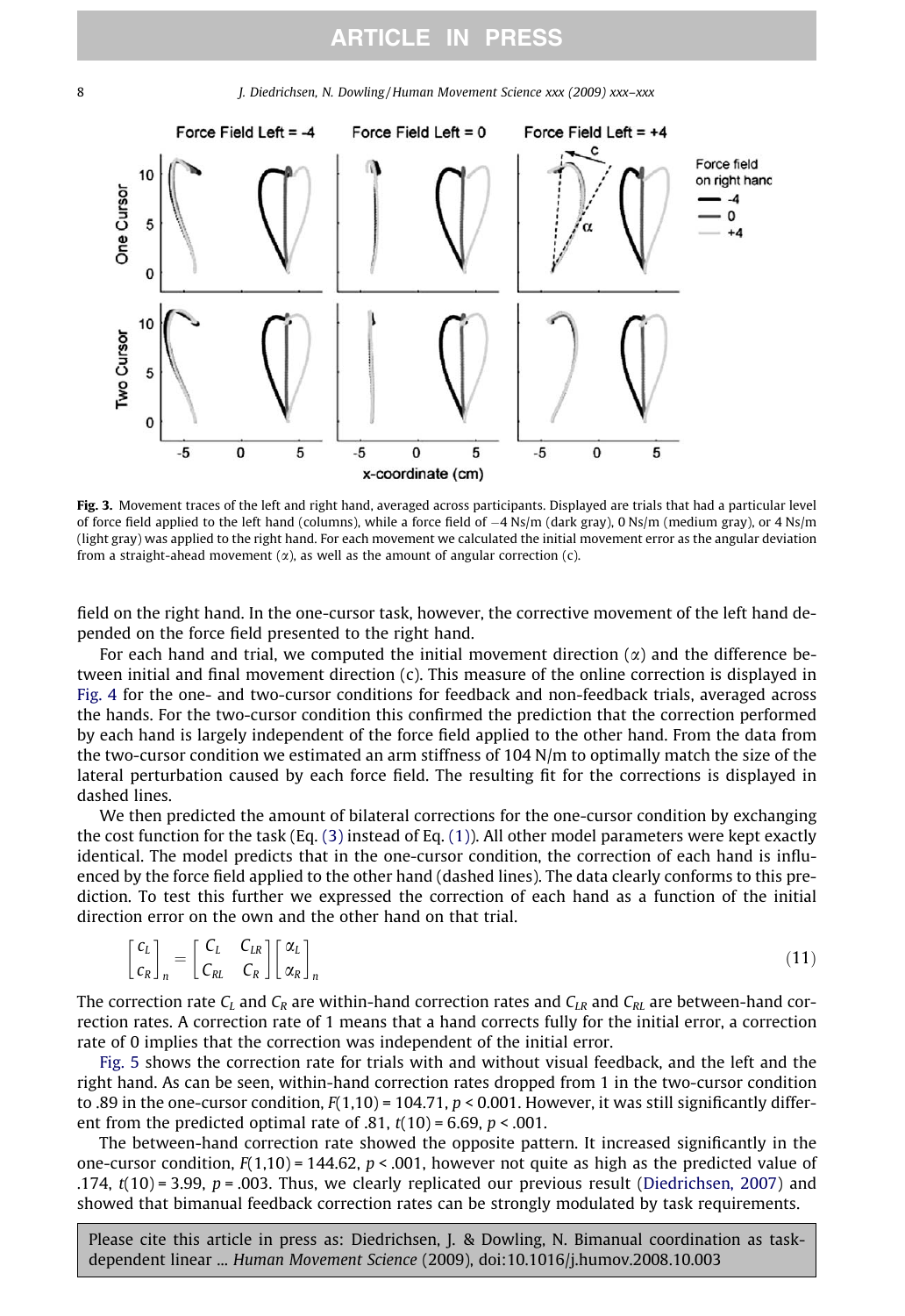<span id="page-8-0"></span>

Fig. 4. Size of correction (in degrees) as a function of the force field on that hand (separate lines) and of the force field presented to the other hand (x axis). Results are averaged across both hands. In the two-cursor condition the correction only depends on the perturbation on this hand, while in the one-cursor condition it also depends on the force field presented to the other hand. The dashed lines indicate the predictions of the optimal control model.



Fig. 5. Correction rates, across different task conditions. Within-hand correction rates indicate the proportion of the initial error  $(x)$  that is corrected by the hand itself. The between-hand correction rates indicate the proportion of error corrected by the other hand. Dashed lines are predictions of the optimal control model.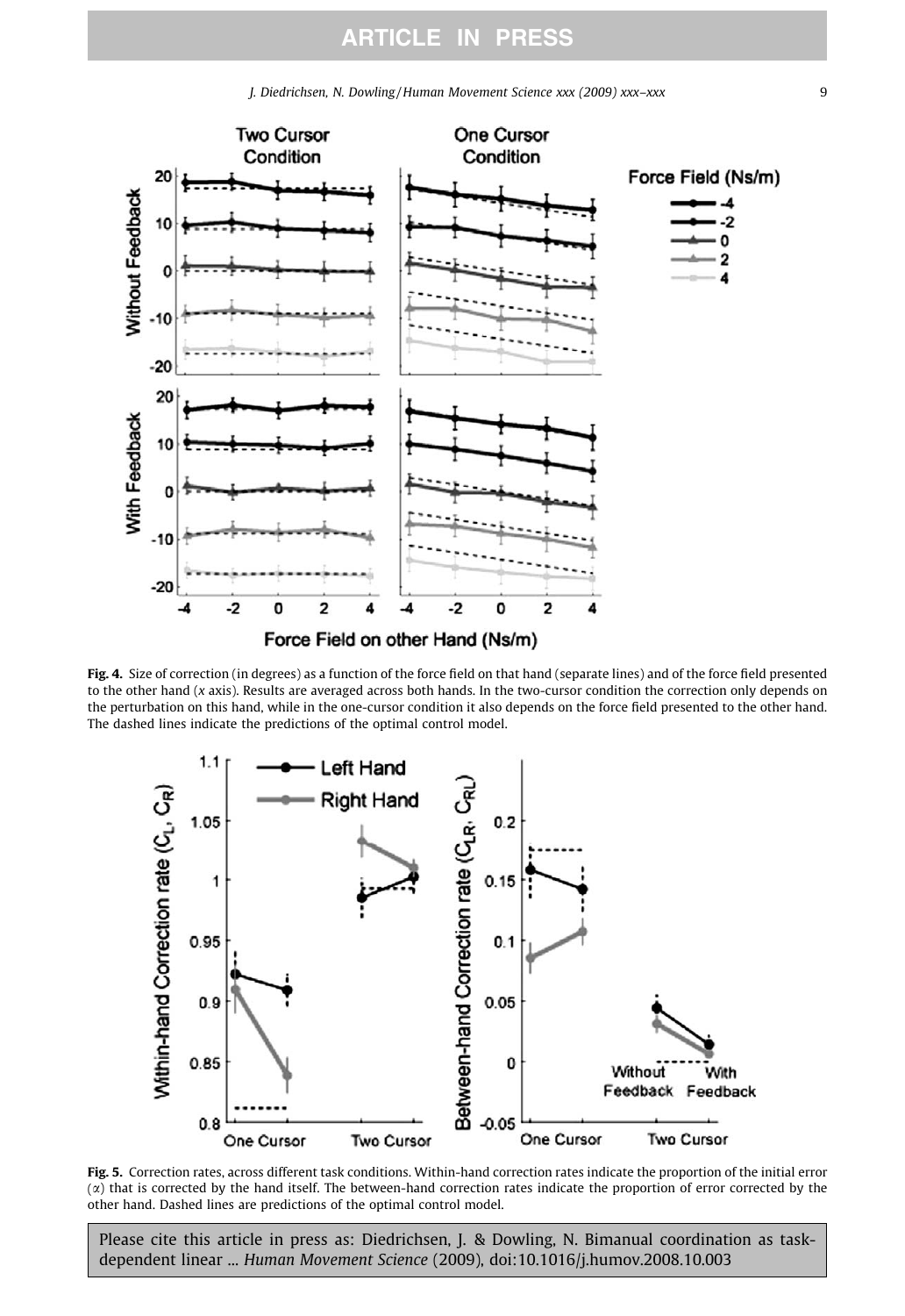#### 3.3. Linearity of coordinative feedback control

The central interest for this article is to test the assumption of our model that interactions between hands arise from a time-varying linear feedback policy, in which the movement commands to one hand are a linear function of the state of the own hand, and to a lesser degree, of the state of the other hand. The linearity of the feedback control policy predicts that the influence of the left force field on the right hand correction is independent of the force field applied to the right hand, and vice versa. This means the slope of the lines in [Fig. 4](#page-8-0) should be the same for each force field level, i.e., the between-hand correction rate should be constant across all levels of force fields applied to the correcting hand. The prediction appears to be well matched by the empirical data.

To test this assumption quantitatively, we estimated the between-hand correction rate for each of the tasks (one- vs. two-cursor), feedback conditions, hands, and levels of force field on the own hand. A repeated measures ANOVA revealed no main effect of perturbation, nor an interaction with any of the other factors (all  $F[4,40]$  < 1.667,  $p > .21$ ). Conversely, we estimated the within-hand correction rates for every level of the perturbation on the other hand, task condition, hand and feedback condition. Again, the factor of the perturbation was not significant and did not interact with any of the other factors (all  $F[4,40]$  < 2.077, p > .10). Thus, the degree to which each hand corrected for initial movement error of its own was independent of the force field applied to the other hand, and the degree to which it corrected for initial movement errors of the other hand was independent of the force field applied to the own hand. Thus, a linear coordination rule appears to be appropriate to model human behavior in this task.

We found some interesting differences between the hands in the one-cursor condition. The left hand showed a significantly higher within-hand correction rate than the right hand,  $t(10) = 2.399$ ,  $p = .037$ , as well as a higher between-hand correction rate,  $t(10) = 2.675$ ,  $p = .023$ . Thus, it appears that in the one-cursor condition participants relied slightly more on their left, non-dominant hand to correct for force fields on either hand.

#### 3.4. Learning of coordinative feedback control

The one- and two-cursor tasks were performed in separate sessions with a total of 500 trials each. Thus, it is possible that participants slowly learned the optimal feedback control policy in the course of the experiment. To test for this possibility, we estimated the within-hand and between-hand correction rates for each block separately. During the first block of each session, participants performed 50 trials without any force field present. Thus, it was not possible to estimate correction rates on this block. However, from the beginning of block 2 (see [Fig. 6\)](#page-10-0), there was a significant difference between correction rates in the one- and two-cursor conditions, which do not appear to change systematically across the course of the experiment. Thus it appears that 50 movements without perturbation were enough to establish a new feedback control policy.

### 4. Discussion

In the present study we replicate and extend previous findings ([Diedrichsen, 2007\)](#page-12-0) and show that feedback control changes dependent on the task goals. In the two-cursor condition, in which separate effectors have to be moved to separate targets, feedback control is nearly independent across hands. In the one-cursor condition the movement corrections become dependent on the initial error of the other hand.

Here we test whether coordination can be described with a simple set of locally linear feedback gains (Eq. [\(4\)\)](#page-3-0), such as they are predicted when using a Linear Quadratic Gaussian (LQG) description of the optimal control problem ([Todorov, 2007](#page-12-0)). Note that in this paper we are less concerned of whether the underlying arm system can be described by a single linear approximation. Possibly non-linearities – such as they become increasingly important when longer movements are studied – can be modeled by using time-varying system matrices for each hand, resulting in time-varying, but locally linear feedback matrices for each hand  $L<sub>L</sub>$  and  $L<sub>R</sub>$  [\(Todorov & Li, 2005](#page-12-0)). We are here more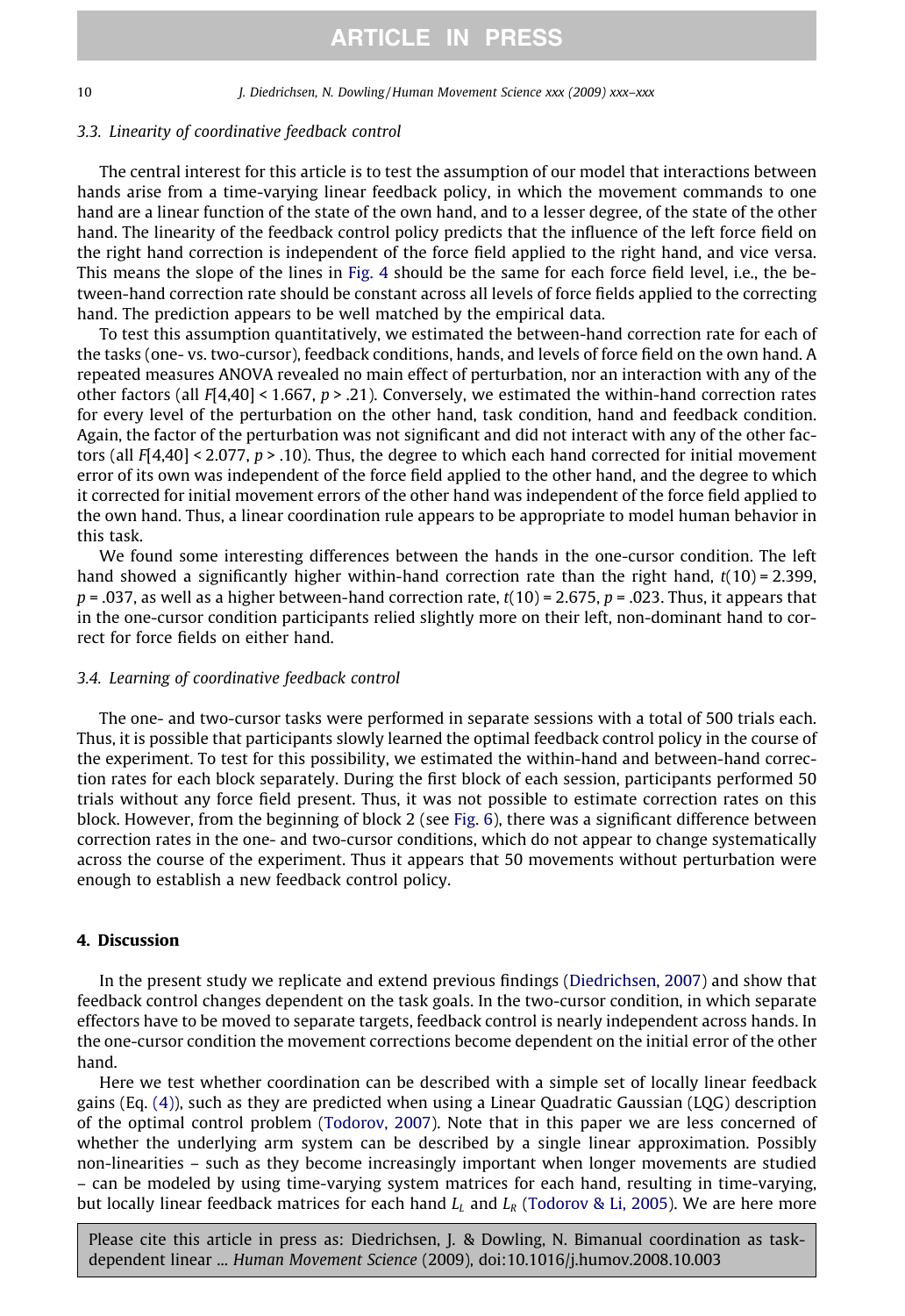J. Diedrichsen, N. Dowling / Human Movement Science xxx (2009) xxx–xxx 11

<span id="page-10-0"></span>

Fig. 6. Within-hand and between-hand correction rates as a function of block (50 trials each). Correction rates were averaged across hands and feedback conditions. Correction rates could not be estimated on the first block, as no perturbations were present in this block.

concerned with the linearity of coordination, the hypothesis that the motor commands to each hand can be written as the sum of two functions (possibly non-linear) – one depending on the left hand, one depending on the right hand, without any multiplicative interactions between the states of the two hands. The data conforms to this prediction; the influence of one hand onto the other was the same across all force field levels tested here.

Is this universally true? Our task was designed to be linear between the hands, i.e., the single cursor was presented at the average location of the two hands. It remains an open question whether the brain could learn tasks in which the coordination is a non-linear function of the states of the two hands, for example in a task where the participants would only need to correct when both hands are perturbed to the right, but not if only one hand is perturbed to the right. In this case motor commands would optimally have to be a non-linear function of the states or both hands. While it is possible that participants would adapt a non-linear control policy under such circumstances, they may also try to approximate control using a linear policy. Latter solution may be preferred because most objects manipulated with two hands have linear dynamics.

How well can this model predict the exact amount or strength of the bilateral corrections? We have derived specific predictions about the size of the bimanual feedback adjustments given a task-dependent cost function. The observed correction rates certainly followed the predicted trends and were in the correct range, but the between-hands correction rates in the one-cursor condition were significantly smaller than predicted. In general, however, the quantitative predictions about distribution of corrections across the two hands in the one-cursor should be taken with some caution, as they depend quite strongly on the estimated arm stiffness (see supplementary materials, [Diedrichsen, 2007\)](#page-12-0). Here we have summarized passive muscle resistance against perturbations and spinal feedback control, both of which are assumed to be task-independent, as a simple spring-like stiffness around a desired trajectory ([Shadmehr & Wise, 2005](#page-12-0)). We estimated the stiffness from data from the two-cursor condition and then predicted the optimal correction gains for the one-cursor condition. These simplifications limit our confidence in the exact quantitative predictions arising under this model. In the current experiments the movements were quite unconstrained and the robotic devices were not stiff enough to gain reliable empirical estimates of arm stiffness. While more controlled experimentation is clearly needed to address this issue, the current results clearly show that there are predictable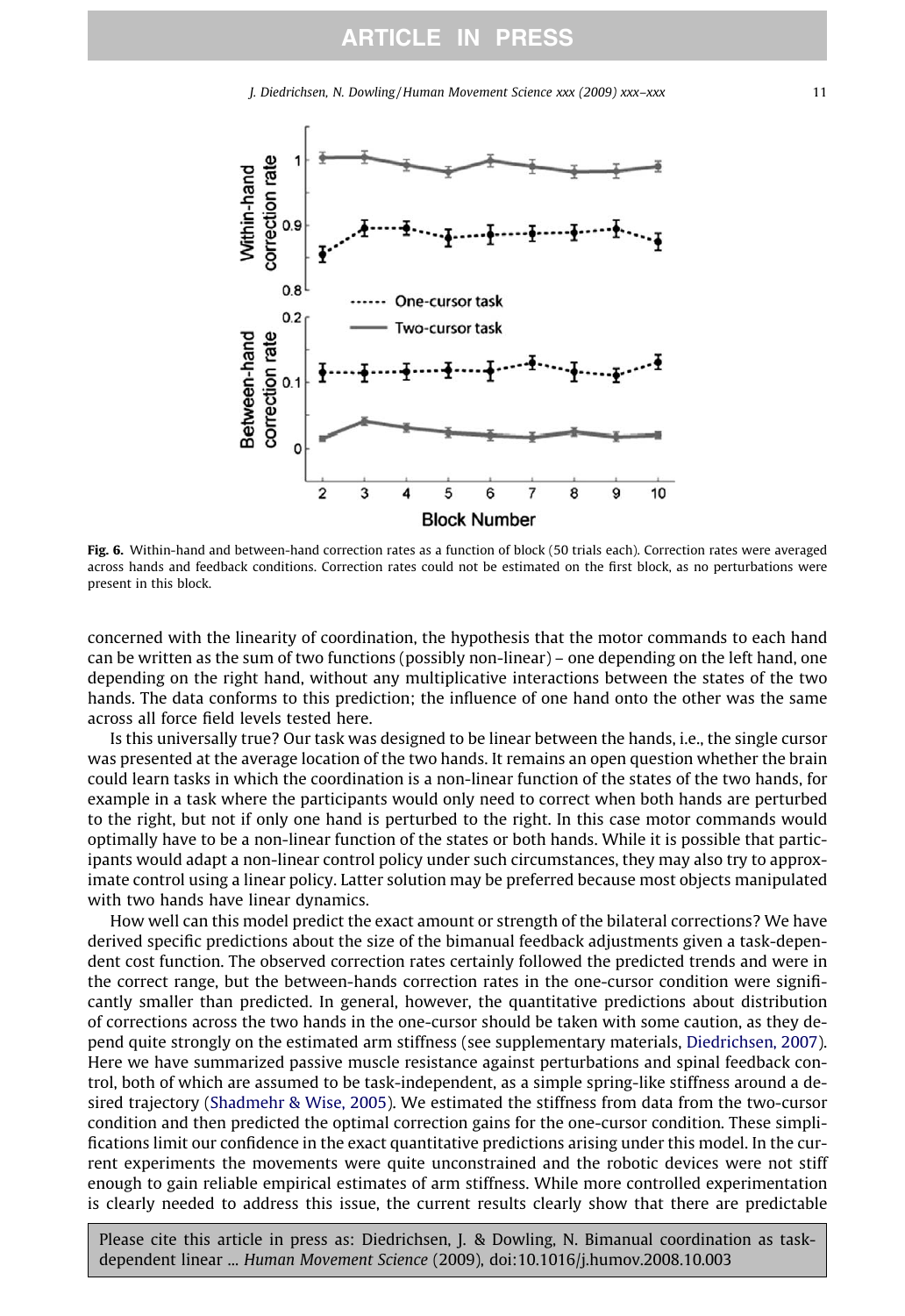task-related changes in bimanual feedback control, and that these changes are well-described with a linear feedback control policy.

Independent of the exact formulation of the plant model, it is always the case that if a cost function has separate quadratic terms for the goal of the left and the goal of the right hand, the optimal feedback policy will be block-diagonal (Eq. [\(2\)](#page-3-0)). This implies that control of the two hands should be independent when they try to achieve independent goals. While this was clearly supported for the current task, a large number of studies have highlighted phenomena in which there is dependence between the hands, even when the task requires them to perform independent movements. For example, when attempting to draw to separate figures at the same time with the two hands, there are substantial interference phenomena between the hands ([Franz, Zelaznik, & McCabe, 1991](#page-12-0)). The tendency of the two hands to produce mirror symmetric movements is easily observable during activities like hand circling [\(Semjen, Summers, & Cattaert, 1995](#page-12-0)) or oscillatory finger movements ([Kelso, 1984\)](#page-12-0). Furthermore, there is tight temporal coupling between the onsets of movements and, to a slightly lesser degree, between the movement ends [\(Kelso, Putnam, & Goodman, 1983; Marteniuk, MacKenzie, & Baba,](#page-12-0) [1984\)](#page-12-0). In all these cases optimal control theory would have predicted independent control of the hands. So how can this contradiction be reconciled?

First of all it is important to consider the ecological validity of the tasks studied. Control is optimized through evolutionary pressures and in the learning history of a particular individual. Thus, tasks that are not part of our normal behavioral repertoire will be solved by the brain in an ad-hoc fashion and will likely not be controlled optimally. We think that it is insightful that we can observe the tendency to mirror symmetric movements during a task like bimanual circle drawing, something that we do not have to do very often, but that these tendencies are absent during the planning ([Diedrichsen,](#page-12-0) [Hazeltine, Kennerley, & Ivry, 2001\)](#page-12-0) and online control ([Diedrichsen, Nambisan, Kennerley, & Ivry,](#page-12-0) [2004\)](#page-12-0) of bimanual goal directed reaching.

On the one hand, optimal control approaches have to take into account lower-level constraints of the system, which might have developed over a longer evolutionary time scale and as an optimization process to other cost functions. Clearly we cannot overcome these constraints on a moments notice. In determining the origin of these constraints, however, we need to be careful whether these can be really ascribed to the existing low-level coupling between the hands on the level of brain stem or spinal cord ([Carson, 2005\)](#page-12-0). Recent finding have shown that the tendency towards mirror symmetric movements is modifiable by visual feedback [\(Mechsner, Kerzel, Knoblich, & Prinz, 2001; Swinnen,](#page-12-0) [Walter, Lee, & Serrien, 1993](#page-12-0)), or the allocation of attention [\(de Poel, Peper, & Beek, 2006; Swinnen,](#page-12-0) [Jardin, & Meulenbroek, 1996](#page-12-0)). Furthermore, the tendency towards mirror symmetric bimanual movements disappears largely after callosotomy ([Diedrichsen, Hazeltine, Nurss, & Ivry, 2003; Franz, Elias](#page-12-0)[sen, Ivry, & Gazzaniga, 1996; Kennerley, Diedrichsen, Hazeltine, Semjen, & Ivry, 2002](#page-12-0)), suggesting a cortical rather than subcortical origin.

Finally, the optimal control model presented here has theoretical similarities with models that conceptualize motor control and planning as occurring on the level of anticipated movement goals [\(Prinz,](#page-12-0) [1990\)](#page-12-0). We have chosen here to capture the differences between the task in terms of the cost function, while leaving the controlled plant (the two hands) and the forward model the same across different task. A slightly different way of accounting for the data is to include the controlled object – either the one or two cursors – explicitly into the forward model and the estimated state. The cost function and consequently the control of the hands would then be based strongly on the state of the cursor – the anticipated movement outcome. While such a model makes mathematically equivalent predictions to the formulation chosen here, it formalizes the idea that movement control and coordination is determined by the anticipated consequences of those movements. This is congruent with findings that highlight the importance of goal-level representations in determining the coordination between the hands [\(Kunde & Weigelt, 2005; Mechsner et al., 2001; Swinnen et al., 1993\)](#page-12-0).

In sum, the results presented here raise three important issues. First, the findings constitute a clear example of task-dependent coordination. This stresses the importance of studying a range of ecologically valid tasks when trying to extract general principles of bimanual coordination. Second, the results show the applicability of optimal control theory to bimanual control. Coordination can be understood in terms of a set of locally linear feedback gains, which express the motor commands to one effector as being dependent on the state of another effector. The results also highlight the impor-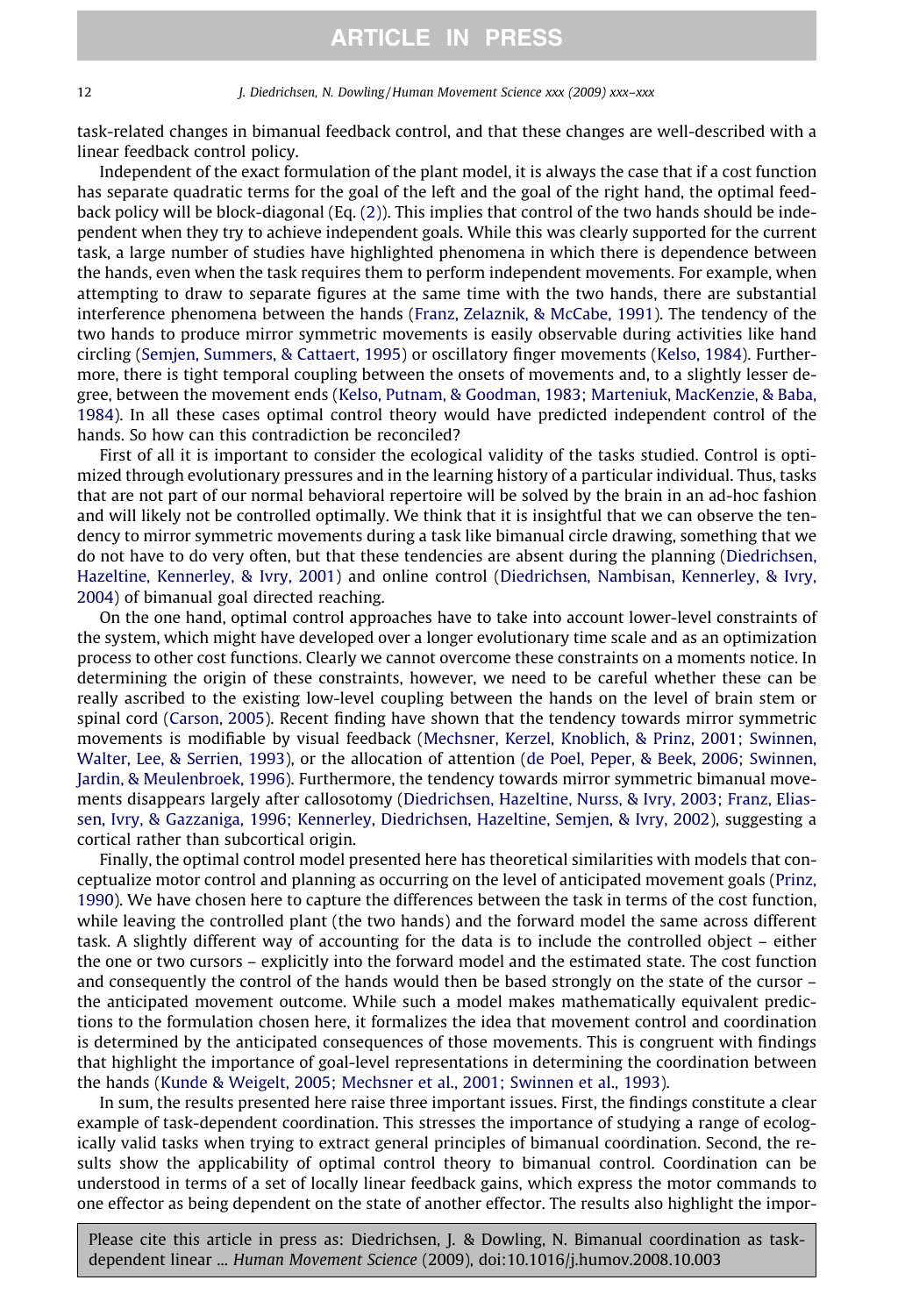<span id="page-12-0"></span>tance of incorporating interaction between lower-level mechanisms (the stiffness of the hand) and higher-level control (task-dependent control policies) into optimal control models. Finally, the presented model formalizes the idea that coordination arises from an optimal solution of achieving a specific distal goal.

#### Acknowledgements

This work was supported through grants from the Biotechnology and Biological Sciences Research Council (BBSRC, BB/E009174/1) and the National Science Foundation (NSF, BCS-0726685).

#### References

Braun, D. A., & Wolpert, D. M. (2007). Optimal control: When redundancy matters. Current Biology, 17, R973–975.

- Carson, R. G. (2005). Neural pathways mediating bilateral interactions between the upper limbs. Brain Research Brain Research Reviews, 49, 641–662.
- de Poel, H. J., Peper, C. L., & Beek, P. J. (2006). Laterally focused attention modulates asymmetric coupling in rhythmic interlimb coordination. Psychological Research, 72, 123–137.
- Diedrichsen, J. (2007). Optimal task-dependent changes of bimanual feedback control and adaptation. Current Biology, 17, 1675–1679.
- Diedrichsen, J., Hazeltine, E., Kennerley, S., & Ivry, R. B. (2001). Moving to directly cued locations abolishes spatial interference during bimanual actions. Psychological Science, 12, 493–498.
- Diedrichsen, J., Hazeltine, E., Nurss, W. K., & Ivry, R. B. (2003). The role of the corpus callosum in the coupling of bimanual isometric force pulses. Journal of Neurophysiology, 90, 2409–2418.
- Diedrichsen, J., Nambisan, R., Kennerley, S. W., & Ivry, R. B. (2004). Independent online control of the two hands during bimanual reaching. European Journal of Neuroscience, 19, 1643–1652.
- Domkin, D., Laczko, J., Jaric, S., Johansson, H., & Latash, M. L. (2002). Structure of joint variability in bimanual pointing tasks. Experimental Brain Research, 143, 11–23.
- Flash, T., & Sejnowski, T. J. (2001). Computational approaches to motor control. Current Opinion in Neurobiology, 11, 655–662. Franz, E. A., Eliassen, J. C., Ivry, R. B., & Gazzaniga, M. S. (1996). Dissociation of spatial and temporal coupling in the bimanual movements of callosotomy patients. Psychological Science, 7, 306–310.
- Franz, E. A., Zelaznik, H. N., & McCabe, G. (1991). Spatial topological constraints in a bimanual task. Acta Psychologica, 77, 137–151.
- Harris, C. M., & Wolpert, D. M. (1998). Signal-dependent noise determines motor planning. Nature, 394(6695), 780–784.
- Kelso, J. A. S. (1984). Phase transitions and critical behavior in human bimanual coordination. American Journal of Physiology, 246(6 Pt 2), R1000–R1004.
- Kelso, J. A. S., Putnam, C. A., & Goodman, D. (1983). On the space-time structure of human interlimb coordination. Quarterly Journal of Experimental Psychology: Human Experimental Psychology, 35, 347–375.
- Kennerley, S., Diedrichsen, J., Hazeltine, E., Semjen, A., & Ivry, R. B. (2002). Callosotomy patients exhibit temporal and spatial uncoupling during continuous bimanual movements. Nature Neuroscience, 5, 376–381.
- Kunde, W., & Weigelt, M. (2005). Goal congruency in bimanual object manipulation. Journal of Experimental Psychology: Human Perception and Performance, 31, 145–156.
- Latash, M. L., Li, Z.-M., & Zatsiorsky, V. M. (1998). A principle of error compensation studied within a task of force production by a redundant set of fingers. Experimental Brain Research, 122, 131–138.
- Latash, M. L., Scholz, J. P., & Schöner, G. (2002). Motor control strategies revealed in the structure of motor variability. Exercise and Sport Science Reviews, 30, 26–31.
- Marteniuk, R. G., MacKenzie, C. L., & Baba, D. M. (1984). Bimanual movement control: Information processing and interaction effects. Quarterly Journal of Experimental Psychology: Human Experimental Psychology, 36, 335–365.
- Mechsner, F., Kerzel, D., Knoblich, G., & Prinz, W. (2001). Perceptual basis of bimanual coordination. Nature, 414(6859), 69–73.

Prinz, W. (1990). A common coding approach to perception and action. In O. Neumann & W. Prinz (Eds.), Relationships between perception and action (pp. 167–201). Berlin: Springer.

- Semjen, A., Summers, J. J., & Cattaert, D. (1995). Hand coordination in bimanual circle drawing. Journal of Experimental Psychology: Human Perception & Performance, 21, 1139–1157.
- Shadmehr, R., & Mussa-Ivaldi, F. A. (1994). Adaptive representation of dynamics during learning of a motor task. Journal of Neuroscience, 14(5 Pt 2), 3208–3224.
- Shadmehr, R., & Wise, S. P. (2005). The computational neurobiology of reaching and pointing. Cambridge: MIT Press.
- Swinnen, S. P., Jardin, K., & Meulenbroek, R. (1996). Between-limb asynchronies during bimanual coordination: Effects of manual dominance and attentional cueing. Neuropsychologia, 34, 1203–1213.
- Swinnen, S. P., Walter, C. B., Lee, T. D., & Serrien, D. J. (1993). Acquiring bimanual skills: Contrasting forms of information feedback for interlimb decoupling. Journal of Experimental Psychology: Learning, Memory, and Cognition, 19, 1328–1344.

Todorov, E. (2005). Stochastic optimal control and estimation methods adapted to the noise characteristics of the sensory motor system. Neural Computation, 17, 1084–1108.

- Todorov, E. (2007). Optimal control theory. In K. Doya, S. Ishii, A. Pouget, & R. P. N. Rao (Eds.), Bayesian brain. Probabilistic approaches to neural coding. Boston: MIT Press.
- Todorov, E., & Li, W. (2005). A generalized iterative LQG method for locally-optimal feedback control on constrained non-linear stochastic systems. In Proceedings of the American control conference.
- Todorov, E., & Jordan, M. I. (2002). Optimal feedback control as a theory of motor coordination. Nature Neuroscience, 5, 1226–1235.